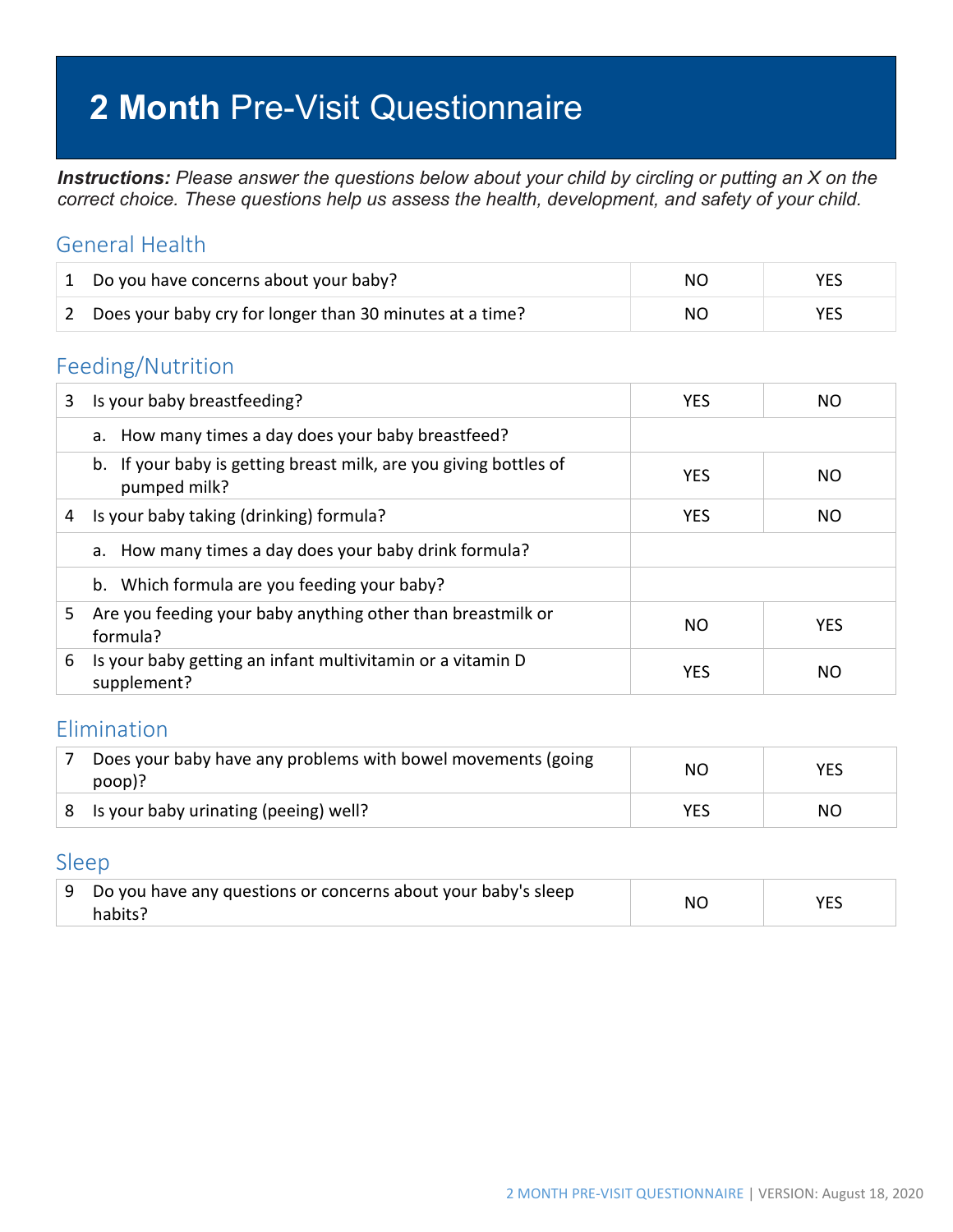## Social Stressors

| 10 If there are other children in the house, are they adjusting<br>well to your newborn?                        | <b>YES</b> | NO.        | Doesn't<br>apply |
|-----------------------------------------------------------------------------------------------------------------|------------|------------|------------------|
| 11 Are you having any family stress?                                                                            | NO.        | <b>YES</b> |                  |
| 12 Within the past 12 months have you worried that your<br>food would run out before you got money to buy more? | NO.        | <b>YES</b> | <b>SOMETIMES</b> |
| 13 Within the past 12 months did you run out of food and you<br>didn't have money to get more?                  | NO.        | <b>YES</b> | <b>SOMETIMES</b> |
| 14 Do you ever feel angry or frustrated with your baby?                                                         | NO.        | YFS        |                  |

# Development

| 15 Does your baby smile at the sound of a parent's voice?                       | <b>YES</b> | NO. |
|---------------------------------------------------------------------------------|------------|-----|
| 16 Does your baby make cooing noises?                                           | <b>YES</b> | NO. |
| 17 Does your baby watch a parent walk across the room?                          | <b>YES</b> | NO. |
| 18 Can your baby briefly hold an object when you put it in your baby's<br>hand? | <b>YES</b> | NO. |
| 19 Does your baby lift his/her head and chest when lying on tummy?              | <b>YES</b> | NO. |

# Safety

| 20 Is your baby swaddled when sleeping?                                                              | NO.           | <b>YES</b>     |
|------------------------------------------------------------------------------------------------------|---------------|----------------|
| 21 Does your baby sleep on his/her back?                                                             | <b>YES</b>    | N <sub>O</sub> |
| 22 Where does your baby sleep?                                                                       | Crib/Bassinet | Other          |
| 23 Do you always keep a hand on your baby when placed above the<br>floor? (like on a changing table) | <b>YES</b>    | NO.            |
| 24 Does your baby wear any jewelry (including necklaces)?                                            | NO.           | <b>YES</b>     |
| 25 Does your baby ride in a rear-facing safety seat, in the back seat?                               | <b>YES</b>    | NO.            |
| 26 Does anyone smoke or vape around your baby?                                                       | NO.           | <b>YES</b>     |
| 27 Do you have working smoke and carbon monoxide detectors in your<br>home?                          | <b>YES</b>    | NO.            |